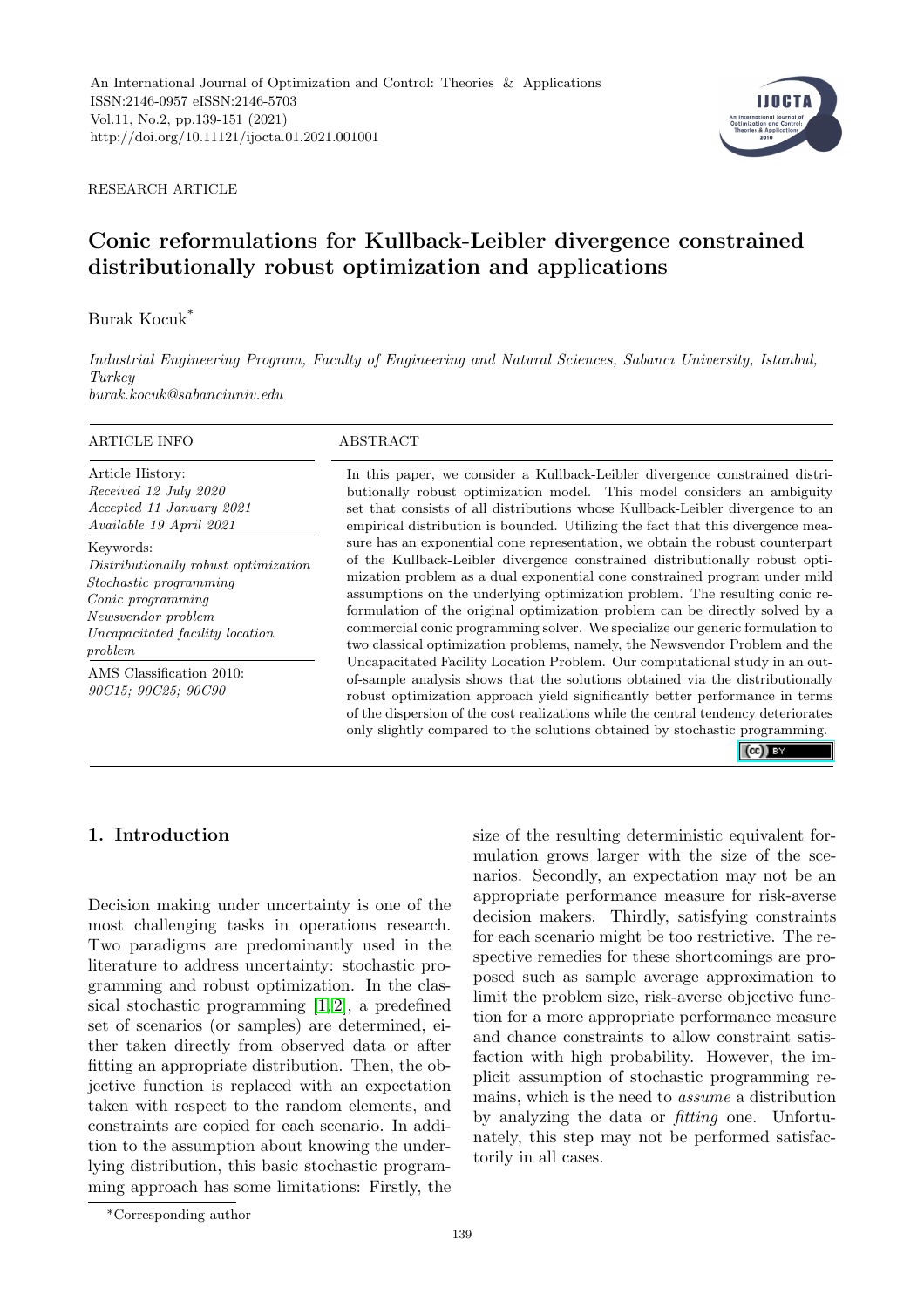In robust optimization [\[3](#page-10-2)[–5\]](#page-10-3), a predefined uncertainty set, which includes all possible values of the uncertain elements, is used. Then, the optimization is performed with the aim of optimizing with respect to the worst possible realization from the uncertainty set. There are two main advantages of using robust optimization. Firstly, the decision maker does not need to make any assumptions about the distribution of the uncertain elements in the problem as opposed to the stochastic programming approach. Secondly, the deterministic equivalent (or so-called the *robust counterpart*) formulation of the robust optimization problem typically has the same computational complexity as the deterministic version of the problem under reasonable assumptions on the uncertainty sets. On the other hand, the main disadvantage of the robust optimization approach is that depending on the construction of the uncertainty set, it might lead to overly conservative solutions, which might have poor performance in central tendency such as expectation.

Distributionally robust optimization (DRO) is a relatively new paradigm that aims to combine stochastic programming and robust optimization approaches. The main modeling assumption of DRO is that some *partial* information about the distribution governing the underlying uncertainty is available, and the optimization is performed with respect to the worst distribution from an *ambiguity set*, which contains all distributions consistent with this partial information. There are mainly two streams in the DRO literature based on how the ambiguity set is defined: moment-based and distance-based.

In moment-based DRO, ambiguity sets are defined as the set of distributions whose first few moments are assumed to be known or constrained to lie in certain subsets. If certain structural properties hold for the ambiguity sets such as convexity (or conic representability), then tractable convex (or conic reformulations) can be obtained [\[6–](#page-10-4)[8\]](#page-11-0). In distance-based DRO, ambiguity sets are defined as the set of distributions whose distance (or divergence) from a reference distribution is constrained. For Wasserstein distance [\[9](#page-11-1)[–12\]](#page-11-2) and φ−divergence [\[13–](#page-11-3)[17\]](#page-11-4) constrained DRO, tractable convex reformulations have been proposed. Recently, chance constrained DRO problems have also drawn attention [\[18–](#page-11-5)[21\]](#page-11-6).

As summarized above, in many cases, tractable convex robust counterparts or reformulations can be obtained for robust and distributionally robust (DR) optimization problems. However, an even more special structure such as conic representability can be preferred whenever available.

Especially, if the robust counterpart can be expressed as a conic program for which the underlying cone admits a self-concordant barrier, then efficient polynomial-time interior point methods can be applied directly [\[22\]](#page-11-7). This desired property holds for linear programs, second-order cone programs and semidefinite programs, which appear extensively in both robust and DR optimization literature. We note that the efficiency of the conic programming solvers specialized in these three problem classes has improved considerably.

There is some recent interest in conic programs for which the underlying cone is not self-dual, such as exponential cone. There are two main reasons: i) exponential cone has extensive expressive power that is useful to model optimization problems involving the exponential and logarithm functions (see e.g. [\[23\]](#page-11-8)), and ii) a practical implementation of a primal-dual interior point method is developed [\[24\]](#page-11-9) although its polynomial-time complexity has not been proven yet. Our paper will exploit both the expressive power of the exponential cone and the practical implementation that can be used to solve the resulting optimization problem, as detailed below.

The Kullback-Leibler (KL) divergence [\[25\]](#page-11-10) is a popular divergence measure in information theory that can be used to quantify the divergence of one distribution from another (see Definition [8\)](#page-3-0) and we prove that it is exponential cone representable (see Definitions [3](#page-2-0) and [6,](#page-3-1) and Proposition [2\)](#page-3-2). Although the robust counterpart of KL divergence constrained DRO is proven to be a tractable convex program [\[26\]](#page-11-11), to the best of our knowledge, its exponential cone representability has not been exploited in the literature before. Also, its practical performance against stochastic programming has not been analyzed in detail except for a limited number of applications from power systems [\[27,](#page-11-12) [28\]](#page-11-13).

In this paper, we consider KL divergence constrained DRO problems and propose their dual exponential cone constrained reformulation under the mild assumption of conic representability. This allows us to solve the corresponding robust counterpart using a conic programming solver such as MOSEK [\[29\]](#page-11-14). We also present how the generic formulation can be specialized for two classical problems: Newsvendor and Uncapacitated Facility Location. Although the DRO methodology has been applied to variations of these problems [\[30](#page-11-15)[–35\]](#page-12-0), to the best of our knowledge, their KL divergence constrained versions have not been studied in detail. Our computational results suggest that solutions obtained via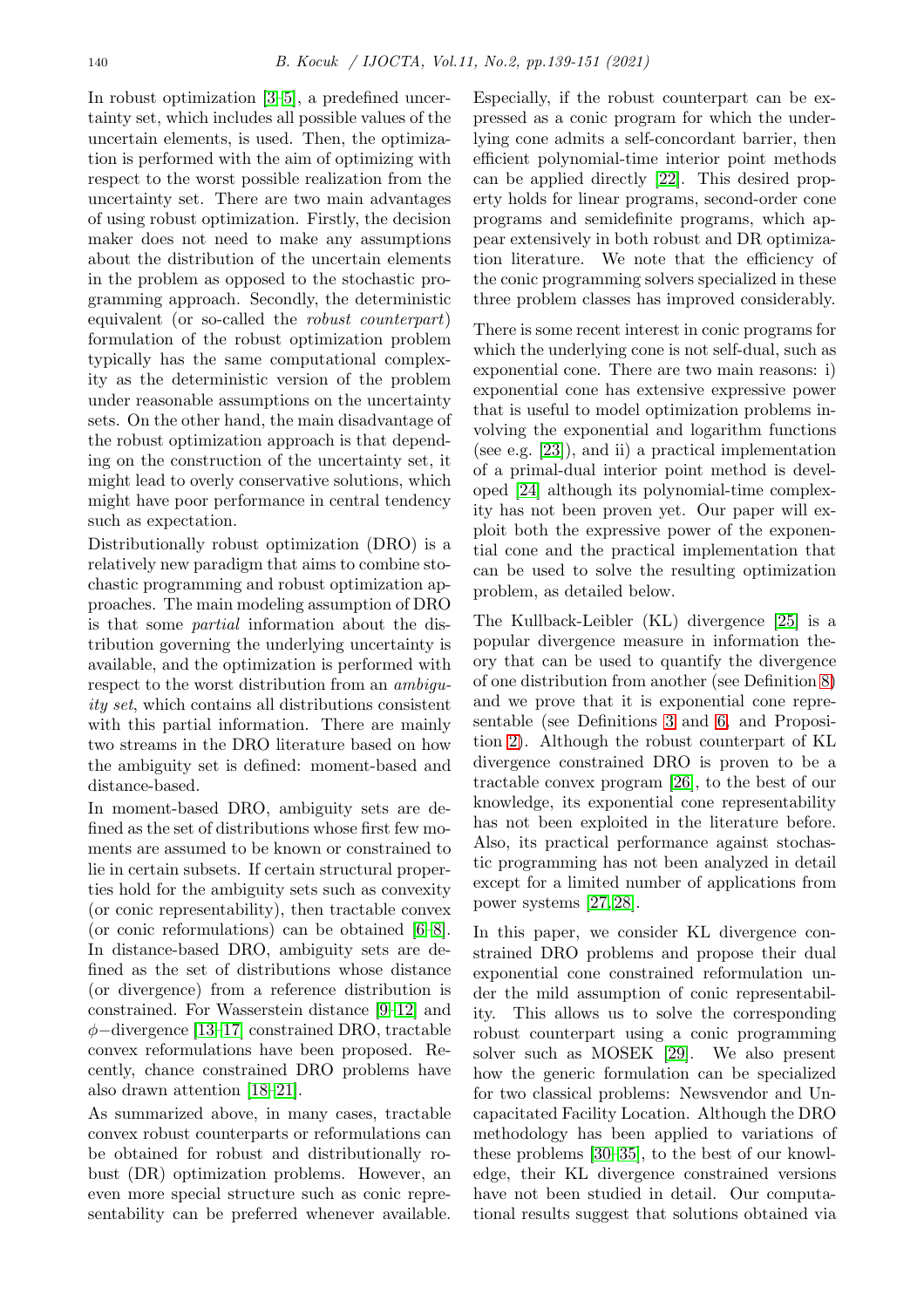a DR approach give slightly higher cost realizations when central tendencies such as mean and median are considered compared to solutions obtained via stochastic programming in an out-ofsample analysis. However, the dispersion (measured by the standard deviation and range of the cost realizations) and the risk (measured by the average of worst cost realizations and the third quartile) metrics improve significantly with solutions obtained via a DR approach.

Our main contribution in this paper is to exploit the exponential cone representation of the KLdivergence to solve DRO problems with ambiguity sets defined using this measure<sup>1</sup>. Unlike the previous literature, which treats such problems as "general convex programs" (see, for instance, [\[13\]](#page-11-3)), we utilize the general-purpose conic programming solver MOSEK in our computations. The conic representability property can be quite useful in practice since one can then include other (mixed-integer) conic representable sets and functions to the underlying optimization problem and, hence, model a wide variety of real-life situations.

Although we carry out the computational experiments for two classical problems, we remark that our approach is rather general and it can be adapted to various settings. To give a few examples, one can use our framework in applications from portfolio optimization [\[7,](#page-11-16)[10\]](#page-11-17), image processing [\[9,](#page-11-1) [16\]](#page-11-18), asset pricing [\[13\]](#page-11-3), multidimensional knapsack problem [\[12,](#page-11-2) [20\]](#page-11-19) and logistics [\[35,](#page-12-0) [36\]](#page-12-1).

The rest of the paper is organized as follows: In Section [2,](#page-2-1) we review basic concepts from convex analysis and probability theory which serve as the basis of our main result about conic reformulation of KL divergence constrained DRO problems in Section [3.](#page-3-3) Then, we analyze two applications, namely, the Newsvendor Problem in Section [4](#page-5-0) and the Uncapacitated Facility Location Problem in Section [5,](#page-7-0) and present the results of our computational study. Finally, we conclude our paper in Section [6.](#page-10-5)

#### <span id="page-2-1"></span>2. Preliminaries

Before stating our main result in Section [3,](#page-3-3) we will first review some important concepts from convex analysis in Section [2.1](#page-2-2) and probability theory in Section [2.2.](#page-3-4)

#### <span id="page-2-2"></span>2.1. Convex analysis

For a set  $X \subseteq \mathbb{R}^m$ , we denote its interior as  $int(X)$ , its relative interior as  $ri(X)$  and its closure as  $\text{cl}(S)$ . We use the shorthand notation [n] for the set  $\{1, \ldots, n\}.$ 

We will first review some basic concepts from convex analysis related to cones.

**Definition 1** (Regular cone). *A cone*  $K \subseteq \mathbb{R}^m$  *is called regular if it is closed, convex, pointed and full-dimensional.*

Examples of regular cones include the nonnegative orthant, Lorentz (or second-order) cone and the cone of positive semidefinite matrices. We will refer to these cones as *canonical cones* in this paper.

Definition 2 (Dual cone). *The dual cone to a cone*  $K \subseteq \mathbb{R}^m$  *is defined as*  $K_* = \{y \in \mathbb{R}^m :$  $x^T y \geq 0, \ \forall x \in K$ .

It is well-known that the dual cone to a regular cone is also regular. In addition, the three canonical cones mentioned above are self-dual.

We will now define the exponential cone, which is the key ingredient of this paper.

<span id="page-2-0"></span>Definition 3 (Exponential cone). *The exponential cone, denoted as* Kexp*, is defined as*

$$
K_{\exp} = cl(\lbrace x \in \mathbb{R}^3 : x_1 \ge x_2 e^{x_3/x_2}, x_2 > 0 \rbrace).
$$

As opposed to the three canonical cones mentioned above, the exponential cone is not self-dual although it is a regular cone.

Proposition 1 (See e.g. [\[23\]](#page-11-8)). *The dual cone to the exponential cone (or simply the dual exponential cone) is given as*

$$
(K_{\exp})_* =
$$
  
 
$$
cl({s \in \mathbb{R}^3 : s_1 \ge -s_3 e^{(s_2 - s_3)/s_3}, s_3 < 0}).
$$

The following definitions are instrumental in the description of conic programming problems:

Definition 4 (Conic inequality). *A conic inequality with respect to a regular cone* K *is defined as*  $x \succeq_K y$ *, meaning that*  $x - y \in K$ *. We will denote the relation*  $x \in \text{int}(K)$  *alternatively*  $as x \succ_K 0$ .

Definition 5 (Conic representability of a set). *A*  $set X \subseteq \mathbb{R}^n$  *is called conic representable if it can be expressed as*

 $X = \{x \in \mathbb{R}^n : \exists y \in \mathbb{R}^k : Ax + By \succeq_K b\},\$ 

*for some appropriately chosen regular cone* K*.*

<sup>&</sup>lt;sup>1</sup>We also note that two other  $\phi$ −divergence measures called Burg entropy and J−divergence have the same representation property.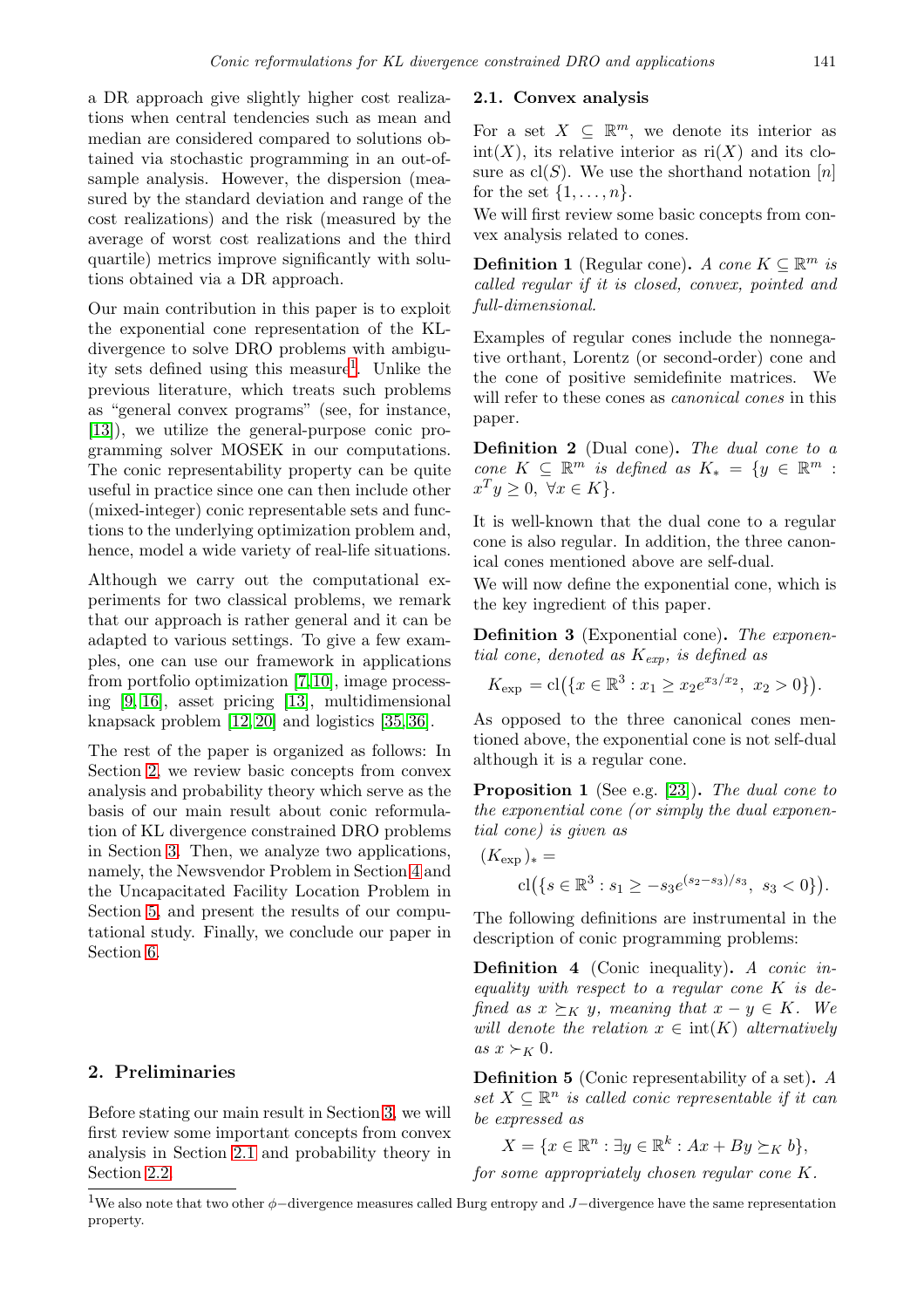*If any of the variables in this representation is integer, then* X *is called a mixed-integer conic representable set.*

<span id="page-3-1"></span>Definition 6 (Conic representability of a function). *A function is called conic representable if its epigraph is a conic representable set.*

In this paper, when we say that "a set or function is conic representable", we will implicitly assume that the cone used in its representation is either one of the three canonical cones or the (dual) exponential cone.

#### <span id="page-3-4"></span>2.2. Probability theory

Definition 7 (Probability simplex). *The probability simplex in dimension* S *is denoted as*

$$
\Delta^{S} := \{ p \in \mathbb{R}_{+}^{S} : \sum_{s=1}^{S} p_{s} = 1 \}.
$$

The following function can be used to measure the "divergence" of one distribution from another.

<span id="page-3-0"></span>Definition 8 (KL Divergence). *For two discrete* probability distributions  $p \in \Delta^S$  and  $q \in \text{ri}(\Delta^S)$ , *the KL divergence from* p *to* q *is defined as*

$$
D_{KL}(p||q) := \sum_{s=1}^{S} p_s \log(p_s/q_s).
$$

We note that the KL Divergence does not define a distance metric between two probability distributions since it is not symmetric. However, it has the following useful property.

<span id="page-3-2"></span>**Proposition 2.** Let  $p \in \Delta^S$  and  $q \in \text{ri}(\Delta^S)$ . *Then, the function*  $D_{KL}(p||q)$  *is exponential cone representable.*

*Proof.* Due to Definition [6,](#page-3-1) it suffices to show that the epigraph of the function  $D_{KL}(p||q)$  is an exponential cone representable set. Since the set  $\{(x, y, t) \in \mathbb{R}^3 : t \geq x \log(x/y)\}\$  has the exponential cone representation  $(y, x, -t) \in K_{\text{exp}}$  [\[37\]](#page-12-2), we obtain an exponential cone representation for the function  $D_{KL}(p||q)$  as follows:

$$
\{(p, q, \epsilon) \in \Delta^S \times \text{ri}(\Delta^S) \times \mathbb{R} : D_{KL}(p||q) \le \epsilon\}
$$

$$
= \{(p, q, \epsilon) : \exists \delta \in \mathbb{R}^S : \sum_{s=1}^S \delta_s \le \epsilon,
$$

$$
(q_s, p_s, -\delta_s) \in K_{\text{exp}}, \ s \in [S] \}.
$$

The following proposition gives an upper bound on the KL-divergence of a given distribution from any other distribution.

<span id="page-3-5"></span>**Proposition 3.** Let 
$$
q \in \text{ri}(\Delta^S)
$$
. Then,

$$
\overline{\epsilon}(q) := \sup_{p \in \Delta^S} \{ D_{KL}(p || q) \} = \log(1 / \min_{s \in [S]} \{ q_s \}).
$$

*Proof.* Notice that the objective function of the optimization problem  $\sup_{p\in \Delta^{S}}\{D_{KL}(p||q)\}$ is convex and its feasible region is a polytope. Therefore, there exists an optimal solution which is an extreme point of  $\Delta^S$ . Observe that the extreme points of  $\Delta^S$  are the unit vectors in  $\mathbb{R}^S$ , denoted by  $\tilde{e}^s$  for  $s \in [S]$  (note that  $\tilde{e}^s_{s'} = 1$  for  $s = s'$ , and  $\tilde{e}_{s'}^s = 0$  otherwise).

Let us now compute  $D_{KL}(\tilde{e}^s||q)$  for some  $s \in [S]$ . In fact, we have

$$
D_{KL}(\tilde{e}^s||q) = \sum_{s'=1}^{S} \tilde{e}_{s'}^s \log(\tilde{e}_{s'}^s/q_s)
$$
  
=  $\tilde{e}_s^s \log(\tilde{e}_s^s/q_s) + \sum_{\substack{s'=1\\s'\neq s}}^{S} \tilde{e}_{s'}^s \log(\tilde{e}_{s'}^s/q_s)$   
=  $\log(1/q_s)$ .

Here, we use the fact that  $\lim_{x\to 0^+} x \log(x/y) = 0$ for  $y > 0$  in the last equality (recall that  $q \in$ ri( $\Delta^{S}$ ), which implies that  $q_s > 0$ ,  $s \in [S]$ ).  $\overline{\text{Finalv}}$ 

$$
\begin{aligned}\n\overline{\epsilon}(q) &= \sup_{p \in \Delta^S} \{ D_{KL}(p||q) \} \\
&= \max_{s \in [S]} \{ D_{KL}(\tilde{e}^s||q) \} \\
&= \max_{s \in [S]} \{ \log(1/q_s) \} \\
&= \log(1/\min_{s \in [S]} \{q_s\}).\n\end{aligned}
$$

Proposition [3](#page-3-5) is useful to quantify the ambiguity sets in KL divergence constrained DRO problems as we will see later.

#### <span id="page-3-3"></span>3. Main results

In this section, we present our main result about the reformulation of a KL divergence constrained DRO problem as a conic program under mild conditions.

#### <span id="page-3-6"></span>3.1. Generic problem formulation

We first give the generic problem setting considered in this paper. Suppose that there are  $m$  random variables  $\xi^i \in \mathbb{R}, i \in [m]$ , each with a discrete distribution  $q^i \in \text{ri}(\Delta^{S_i})$  estimated from the historical data as

$$
\Pr(\xi^i = d_s^i) = q_s^i \quad s \in [S_i],
$$

where  $\{d_s^i : s \in [S_i]\}$  is the set of observed realizations of  $\xi^i$ ,  $i \in [m]$ . Under this probabilistic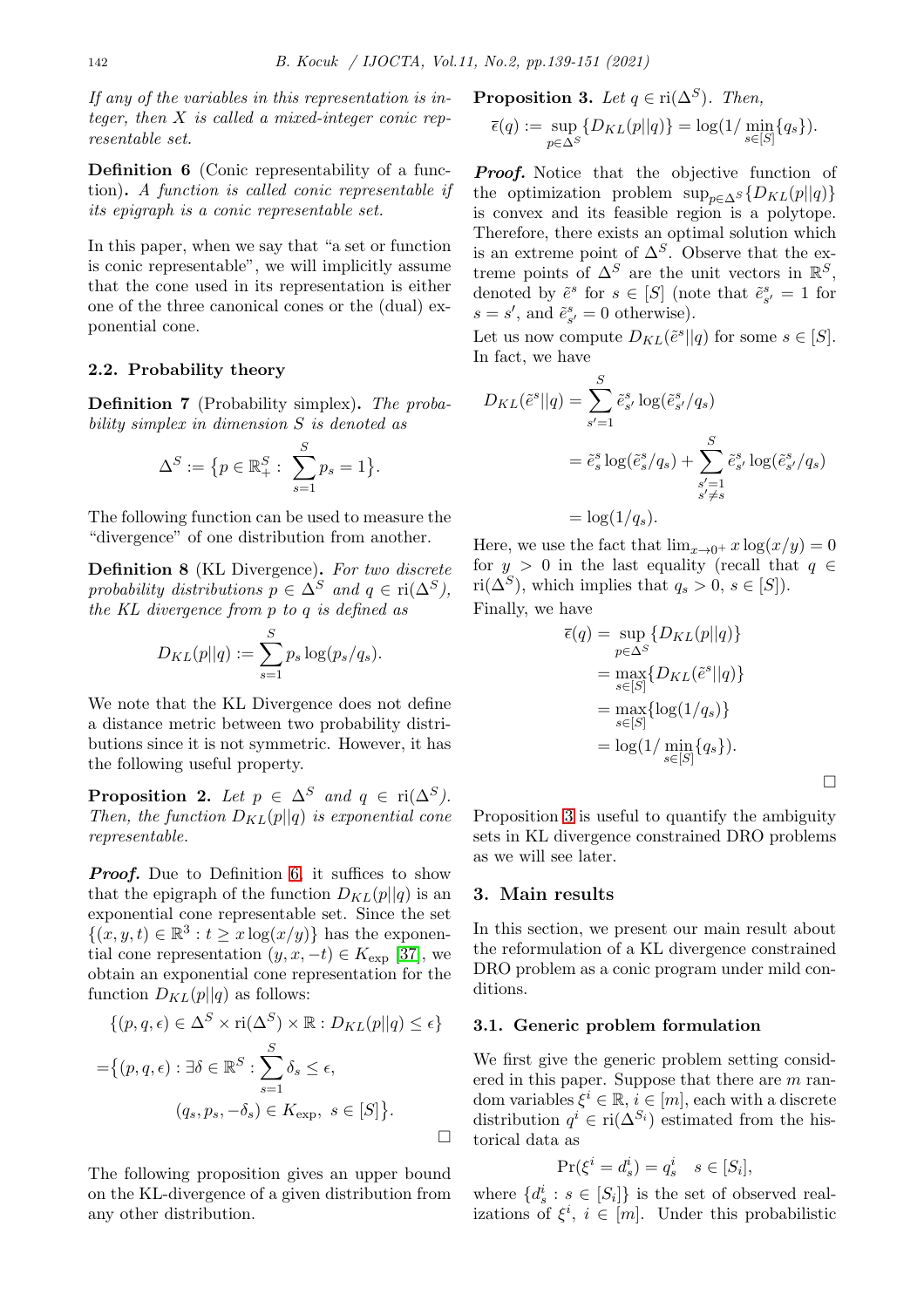setting, we define the ambiguity set

$$
\mathcal{P}^i(q^i, \epsilon^i) := \{ p^i \in \Delta^{S_i} : D_{KL}(p^i || q^i) \le \epsilon^i \},
$$

for  $i \in [m]$ , where  $\epsilon^i \in \mathbb{R}_+$  controls the divergence from the historical data (or robustness level).

Then, we consider the following KL divergence constrained DRO problem,

<span id="page-4-0"></span>
$$
\min_{y \in \mathcal{Y}} \left\{ h(y) + \sum_{i=1}^{m} \max_{p^i \in \mathcal{P}^i(q^i, \epsilon^i)} \mathbb{E}_{\xi^i}[H^i(y, \xi^i)] \right\}, \quad (1)
$$

where each expectation is taken with respect to an ambiguous distribution  $p^i \in \mathcal{P}^i(q^i, \epsilon^i)$ . In problem  $(1)$ , h is a real-valued function defined on  $\mathbb{R}^n$ ;  $H^i$  is a real-valued function defined on  $\mathbb{R}^n \times \mathbb{R}$ ; and  $\mathcal Y$  is a subset of  $\mathbb{R}^n$ . Observe that given y decisions, the inner maximization problem is decomposable over the random elements  $\xi^i$ ,  $i \in [m]$ . Although we are assuming discrete probability distributions in this paper, our framework can be used to solve problems involving continuous distributions via a finite support approximation.

### 3.2. Robust counterpart and conic reformulation

We will now obtain the robust counterpart [\[4\]](#page-10-6) of problem [\(1\)](#page-4-0) utilizing Conic Duality under mild conditions.

<span id="page-4-8"></span>Theorem 1. *Consider the KL divergence constrained DRO problem* [\(1\)](#page-4-0) *as described in Section* [3.1,](#page-3-6) and assume that  $\epsilon^i > 0$ ,  $i \in [m]$ . Then, *the robust counterpart is given as follows:*

$$
\min h(y) + \sum_{i=1}^{m} \left[ \alpha^i + \epsilon^i \beta^i + \sum_{s=1}^{S_i} q_s^i u_s^i \right] \tag{2a}
$$

s.t. 
$$
\alpha^i - v_s^i \ge H^i(y, d_s^i)
$$
  $i \in [m]; s \in [S_i]$  (2b)  
\n $\beta^i + w_s^i = 0$   $i \in [m]; s \in [S_i]$  (2c)

$$
\beta^{i} + w_{s}^{i} = 0 \qquad i \in [m]; s \in [S_{i}] \quad (2c)
$$
  

$$
\alpha^{i} \in \mathbb{R}, \beta^{i} \in \mathbb{R}_{+} \qquad i \in [m] \qquad (2d)
$$

$$
(u_s^i, v_s^i, w_s^i) \in (K_{\exp})_* \ i \in [m]; s \in [S_i] \quad (2e)
$$

$$
y \in \mathcal{Y}.\tag{2f}
$$

*Proof.* We will start the proof by analyzing the inner maximization problems. Given a vector  $y \in \mathcal{Y}$ , let us write the *i*-th inner maximization problem explicitly as the following exponential cone constrained program:

<span id="page-4-3"></span>
$$
\max \sum_{s=1}^{S_i} H^i(y, d_s^i) p_s^i \tag{3a}
$$

s.t. 
$$
\sum_{s=1}^{S_i} p_s^i = 1
$$
 (3b)

$$
\sum_{s=1}^{S_i} \delta_s^i \le \epsilon^i \tag{3c}
$$

<span id="page-4-5"></span><span id="page-4-2"></span>
$$
\begin{bmatrix} 0 & 0 \ -1 & 0 \ 0 & 1 \end{bmatrix} \begin{bmatrix} p_s^i \\ \delta_s^i \end{bmatrix} \preceq_{K_{\exp}} \begin{bmatrix} q_s^i \\ 0 \\ 0 \end{bmatrix} s \in [S_i] \quad (3d)
$$
  

$$
p_s^i \in \mathbb{R}_+, \ \delta_s^i \in \mathbb{R} \qquad s \in [S_i]. \quad (3e)
$$

Here, constraints [\(3b\)](#page-4-1)-[\(3e\)](#page-4-2) model the relation

 $p^i \in \mathcal{P}^i(q^i, \epsilon^i)$ , as stated in Proposition [2.](#page-3-2)

Recall that  $\epsilon^i > 0$  for each  $i \in [m]$ . Then, each inner maximization problem [\(3\)](#page-4-3) satisfies essential strict feasibility [\[38\]](#page-12-3) (e.g. consider  $p_s^i = q_s^i$  and  $\delta_i^s = \epsilon^i/|S_i|$  for  $s \in [S_i]$ , and its optimal value is bounded above (e.g. by  $\max_{s \in [S_i]} H^i(y, d_s^i)$ ). Therefore, strong duality holds between problem [\(3\)](#page-4-3) and its conic dual given as follows:

$$
\min \alpha^i + \epsilon^i \beta^i + \sum_{s=1}^{S_i} q_s^i u_s^i \tag{4a}
$$

s.t. 
$$
\alpha^i - v_s^i \ge H^i(y, d_s^i)
$$
  $s \in [S_i]$  (4b)

<span id="page-4-6"></span>
$$
\beta^i + w^i_s = 0 \qquad \qquad s \in [S_i] \qquad (4c)
$$

$$
\alpha^i \in \mathbb{R}, \beta^i \in \mathbb{R}_+ \tag{4d}
$$

$$
(u_s^i, v_s^i, w_s^i) \in (K_{\exp})_* \qquad s \in [S_i]. \tag{4e}
$$

Here,  $\alpha^i$ ,  $\beta^i$  and  $(u_s^i, v_s^i, w_s^i)$  are the dual variables associated with the primal constraints [\(3b\)](#page-4-1), [\(3c\)](#page-4-4) and [\(3d\)](#page-4-5), respectively. Notice that problem [\(4\)](#page-4-6) is a dual exponential cone constrained program.

As the final step in the proof, we write the dual of each inner maximization problem and obtain the robust counterpart of problem [\(1\)](#page-4-0) as problem  $(2)$ .

<span id="page-4-7"></span>We will now discuss the consequences of Theorem [1](#page-4-8) under additional structural properties such as convexity and conic representability.

<span id="page-4-11"></span><span id="page-4-10"></span>Corollary 1. *Consider the KL divergence constrained DRO problem* [\(1\)](#page-4-0) *as described in Theorem [1.](#page-4-8) In addition, let us assume that* Y *is a convex set,*  $h(y)$  *and*  $H^{i}(y, \xi^{i})$  *are convex functions in* y,  $i \in [m]$ *. Then, the robust counterpart* [\(2\)](#page-4-7) *is a convex program.*

<span id="page-4-12"></span><span id="page-4-9"></span>Corollary 2. *Consider the KL divergence constrained DRO problem* [\(1\)](#page-4-0) *as described in Theorem [1.](#page-4-8) In addition, let us assume that* Y *is a (mixed-integer) conic representable set,* h(y) and  $H^{i}(y,\xi^{i})$  are conic representable functions,  $i \in [m]$ . Then, the robust counterpart [\(2\)](#page-4-7) is a *dual exponential cone constrained (mixed-integer) program.*

<span id="page-4-4"></span><span id="page-4-1"></span>As an application of Corollary [2,](#page-4-9) we will consider the Newsvendor Problem in Section [4](#page-5-0) and the Uncapacitated Facility Location Problem in Section [5.](#page-7-0) The common characteristic of these two problems is that the set  $\mathcal Y$  is a mixed-integer linear set, the function  $h$  is a linear function and the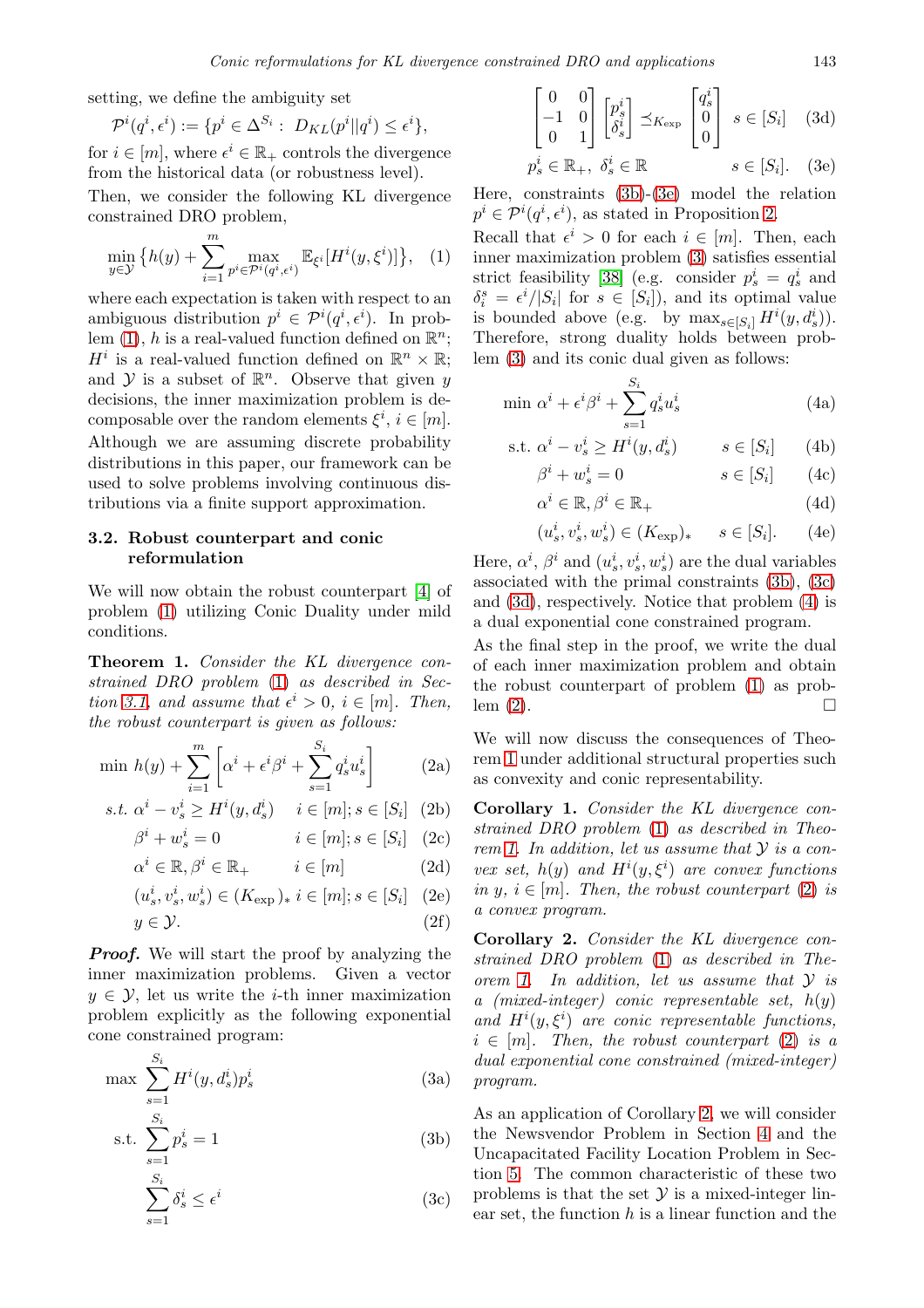functions  $H^i$  are the maxima of linear functions (hence, they are polyhedrally representable).

#### 3.3. Extension to joint discrete probability distributions

We will now extend our analysis to the case of joint discrete probability distributions with a finite support. Suppose that we have a vector of random variables  $\Xi \in \mathbb{R}^m$  with a joint probability distribution  $q \in \text{ri}(\Delta^S)$  estimated from the historical data as

$$
\Pr(\Xi = \tilde{D}_s) = q_s \quad s \in [S],
$$

where  $\{\tilde{D}_s : s \in [S]\} \subseteq \mathbb{R}^m$  is the set of observed realizations of Ξ.

Consider the ambiguity set

$$
\mathcal{P}(q,\epsilon) := \{ p \in \Delta^S : \ D_{KL}(p||q) \le \epsilon \},\
$$

where  $\epsilon \in \mathbb{R}_+$ , and the following KL divergence constrained DRO problem:

<span id="page-5-1"></span>
$$
\min_{y \in \mathcal{Y}} \left\{ h(y) + \max_{p \in \mathcal{P}(q,\epsilon)} \mathbb{E}_{\Xi}[H(y,\Xi)] \right\}.
$$
 (5)

Here, h is a real-valued function defined on  $\mathbb{R}^n$ ; H is a real-valued function defined on  $\mathbb{R}^n \times \mathbb{R}^m$ ; and  $\mathcal Y$  is a subset of  $\mathbb{R}^n$ . Then, we have the following result:

<span id="page-5-2"></span>Theorem 2. *Consider the KL divergence constrained DRO problem* [\(5\)](#page-5-1) *as described above, and assume that*  $\epsilon > 0$ *. Then, the robust counterpart is given as follows:*

$$
\min h(y) + \left[\alpha + \epsilon \beta + \sum_{s=1}^{S} q_s u_s\right]
$$
\n
$$
s.t. \ \alpha - v_s \ge H(y, \tilde{D}_s) \qquad s \in [S]
$$
\n
$$
\beta + w_s = 0 \qquad s \in [S]
$$
\n
$$
\alpha \in \mathbb{R}, \beta \in \mathbb{R}_+
$$
\n
$$
(u_s, v_s, w_s) \in (K_{\exp})_* \qquad s \in [S]
$$
\n
$$
y \in \mathcal{Y}.
$$

We will omit the proof of Theorem [2](#page-5-2) due to its similarity to the proof of Theorem [1.](#page-4-8) We remark that results similar to Corollaries [1](#page-4-10) and [2](#page-4-9) can be also obtained in this case under the assumptions of convexity and conic representability, respectively.

# <span id="page-5-0"></span>4. Application to the Newsvendor problem

In this section, we analyze a toy example, the KL divergence constrained DR version of the singleperiod, single-product Newsvendor Problem. In this case, since there is only one random variable  $\xi$  (that is,  $m = 1$ ), representing the unknown demand, we will omit the superscript  $i$  for convenience.

#### 4.1. Problem formulation

Consider the generic formulation [\(1\)](#page-4-0) with the following specifications: We let  $y \in \mathcal{Y} := \mathbb{Z}_+$  be the order quantity, and consider functions

$$
h(y):=cy,
$$

where  $c$  is the variable order cost, and

$$
H(y,\xi) := c_b \max\{\xi - y, 0\} + c_h \max\{y - \xi, 0\},\
$$

where  $c_b$  is the back-order penalty for unsatisfied demand and  $c_h$  is the inventory cost. Notice that  $H(y,\xi)$  is a piecewise linear convex function in y and can be rewritten as

$$
H(y,\xi) = \max\{-c_b y + c_b \xi, c_h y - c_h \xi\}.
$$

This observation will be useful to linearize constraint [\(2c\)](#page-4-11).

By omitting  $i$  indices and simplifying the notation of problem [\(2\)](#page-4-7) by taking into account the special structure of the newsvendor problem, we obtain the following dual exponential cone constrained MIP as its robust counterpart:

$$
\min cy + \left[\alpha + \epsilon \beta + \sum_{s=1}^{S} q_s u_s\right]
$$
\n(6a)

s.t. 
$$
\alpha - v_s \ge -c_b y + c_b d_s
$$
  $s \in [S]$  (6b)

<span id="page-5-3"></span>
$$
\alpha - v_s \ge c_h y - c_h d_s \qquad s \in [S] \qquad (6c)
$$

$$
\beta + w_s = 0 \qquad \qquad s \in [S] \qquad (6d)
$$

$$
y \in \mathbb{Z}_+, \alpha \in \mathbb{R}, \beta \in \mathbb{R}_+
$$
 (6e)

$$
(u_s, v_s, w_s) \in (K_{\exp})_* \quad s \in [S]. \tag{6f}
$$

#### 4.2. Computations

#### 4.2.1. Experimental setup

To compare the effect of robustness level of KL divergence constrained DR version of the Newsvendor Problem, we propose Algorithm 1. Note that setting  $\epsilon = 0$  in problem [\(6\)](#page-5-3) reduces it to the stochastic programming approach while larger values of  $\epsilon$  lead to more robustness (and conservativeness) in solutions.

## Algorithm 1. *Input: A probability distribution* D*, the number of samples* R*, the set of robustness levels* T *.*

- 1: *Sample* R *random variates from* D *for training, and obtain the empirical distribution* q and the maximum KL divergence  $\bar{\epsilon}(q)$  as com*puted in Proposition [3.](#page-3-5)*
- 2: *Solve problem* [\(6\)](#page-5-3) *with*  $\epsilon := \theta \bar{\epsilon}(q)$  *for each*  $\theta \in \mathcal{T}$  to obtain a decision  $y^*(\theta)$ .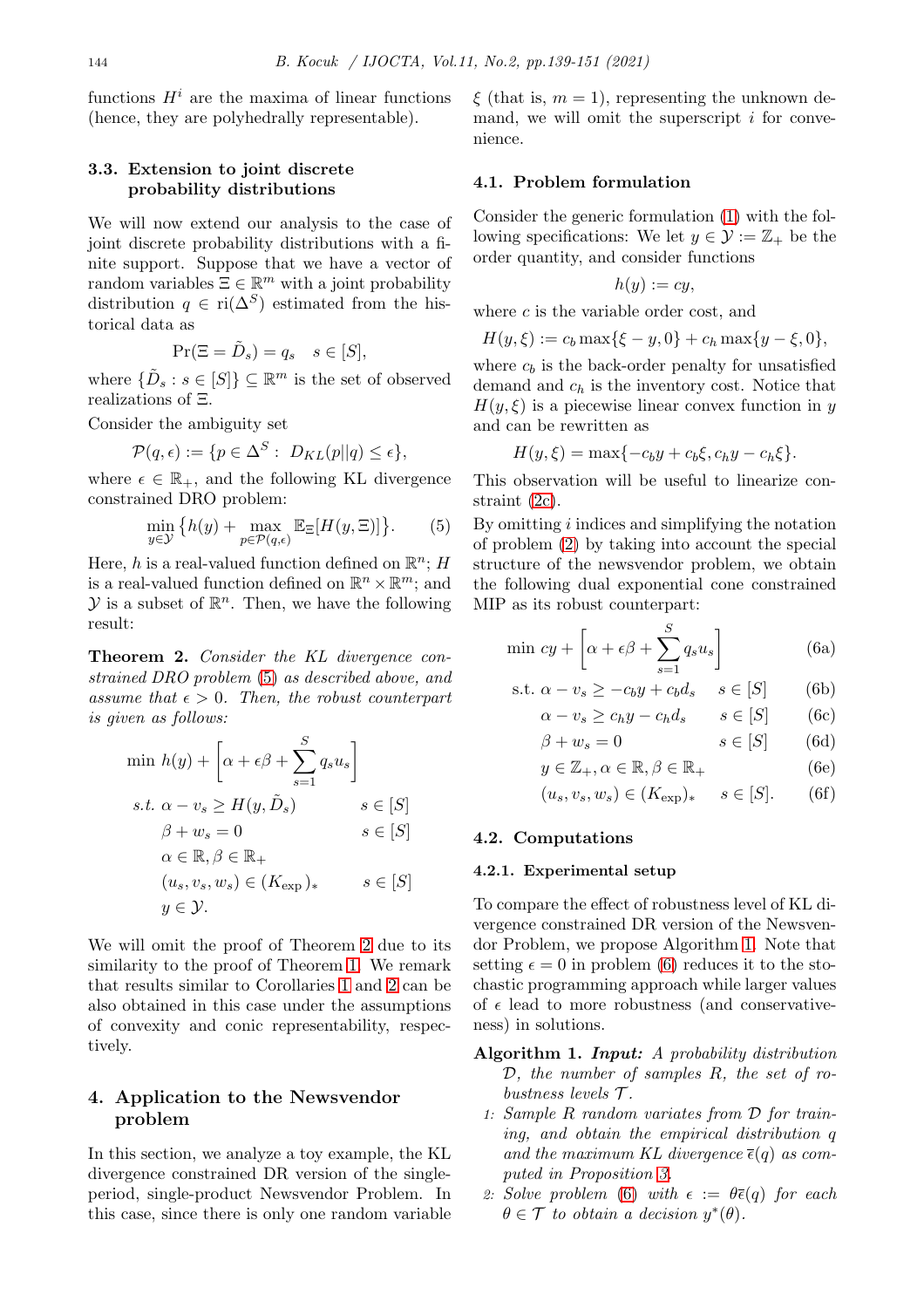3: *Sample* R *random variates from* D *for testing, and then compute the cost realizations for* each realization under the decision  $y^*(\theta)$ .

We implement Algorithm 1 in the Python programming language and use MOSEK 9.2 [\[29\]](#page-11-14) to solve the dual exponential cone constrained MIP problem [\(6\)](#page-5-3).

#### <span id="page-6-2"></span>4.2.2. Results

For this illustration, we choose the following cost coefficients:

$$
c = 1, c_b = 2, c_h = 1.
$$

We will now specify the parameters of Algorithm 1. Firstly, we experiment with three different discrete distributions:

- Discrete Uniform Distribution with parameters 0 and 10, denoted as Uniform(0, 10).
- Binomial Distribution with parameters 10 and 0.5, denoted as Binomial(10, 0.5).
- Poisson Distribution with parameter 5, denoted as Poisson(5).

We sample  $R = 100$  random variates separately to obtain "training" and "test" datasets. Then, we repeat the experiments for the following "robustness" levels:

$$
\mathcal{T} := \{0.00, 0.05, 0.10, 0.15, 0.20, 0.25\}.
$$

The summary statistics of our experiments are reported in Tables [1](#page-6-0)[-3](#page-6-1) for Uniform, Binomial and Poisson distributions, respectively. In particular, we report the average and standard deviation of the cost realizations, abbreviated as "Avg." and "St. Dev.", respectively. In addition, we compute the average of the worst 10% of the realizations, abbreviated as "Worst 10%", to quantify the risk. We observe that as the robustness level  $\theta$  increases, the optimal order quantity  $y^*$  increases (recall that  $\theta = 0.00$  corresponds to the stochastic programming approach). Moreover, with increasing  $\theta$ , the average cost increases while the standard deviation and the average of worst realizations decrease for each distribution. This is an expected behavior when robust optimization is utilized. We note that Binomial distribution is the least sensitive with respect to  $\theta$  as the order quantity (and performance measures) do not change after  $\theta \geq 0.05$ . On the other hand, Uniform and Poisson distributions are more sensitive with respect to this parameter.

We also repeat the experiments with even higher values of  $\theta$  and observe that only the results corresponding to the Poisson distribution changes,

which we attribute to its right-skewness. However, the order quantities in those cases are very high, which result in overly conservative policies and deteriorated performance measures.

<span id="page-6-0"></span>Table 1. Summary results for the Newsvendor Problem with Uniform  $(0, 10)$  and  $R = 100$ .

|      | $u^*$          | Avg. |      | St. Dev. Worst $10\%$ |
|------|----------------|------|------|-----------------------|
| 0.00 | 4              | 8.08 | 2.92 | 13.80                 |
| 0.05 | $\overline{4}$ | 8.08 | 2.92 | 13.80                 |
| 0.10 | 5.             | 8.67 | 2.22 | 12.80                 |
| 0.15 | 5              | 8.67 | 2.22 | 12.80                 |
| 0.20 | 5              | 8.67 | 2.22 | 12.80                 |
| 0.25 | 6              | 9.53 | 1.94 | 12.00                 |

|  |  | <b>Table 2.</b> Summary results for |  |
|--|--|-------------------------------------|--|
|  |  | the Newsvendor Problem with         |  |
|  |  | Binomial(10, 0.5) and $R = 100$ .   |  |

| H    | $u^*$ | Avg. |      | St. Dev. Worst $10\%$ |
|------|-------|------|------|-----------------------|
| 0.00 | 4     | 6.76 | 2.38 | 11.40                 |
| 0.05 | 5     | 7.02 | 1.67 | 10.40                 |
| 0.10 | 5     | 7.02 | 1.67 | 10.40                 |
| 0.15 | 5.    | 7.02 | 1.67 | 10.40                 |
| 0.20 | 5     | 7.02 | 1.67 | 10.40                 |
| 0.25 | 5.    | 7.02 | 1.67 | 10.40                 |

<span id="page-6-1"></span>Table 3. Summary results for the Newsvendor Problem with Poisson(5) and  $R = 100$ .

|      | $u^*$        | Avg. |      | St. Dev. Worst $10\%$ |
|------|--------------|------|------|-----------------------|
| 0.00 | 4            | 7.59 | 3.04 | 13.60                 |
| 0.05 | $\mathbf{5}$ | 7.73 | 2.40 | 12.60                 |
| 0.10 | $5 -$        | 7.73 | 2.40 | 12.60                 |
| 0.15 | 5            | 7.73 | 2.40 | 12.60                 |
| 0.20 | 6            | 8.44 | 1.86 | 12.00                 |
| 0.25 | 6            | 8.44 | 1.86 | 12.00                 |

In addition to the summary statistics, we also provide the box plots of the cost realizations in Figures [1-](#page-7-1)[3](#page-7-2) for Uniform, Binomial and Poisson distributions, respectively. We observe that as the robustness level  $\theta$  increases, the median of the cost realizations increases while the range shrinks for each distribution. We also note that the maximum and upper quartile values decrease for  $\theta \in [0.05, 0.15]$ . This is a desired property since it implies that the risk of the stochastic programming approach ( $\theta = 0.00$ ) can be lowered.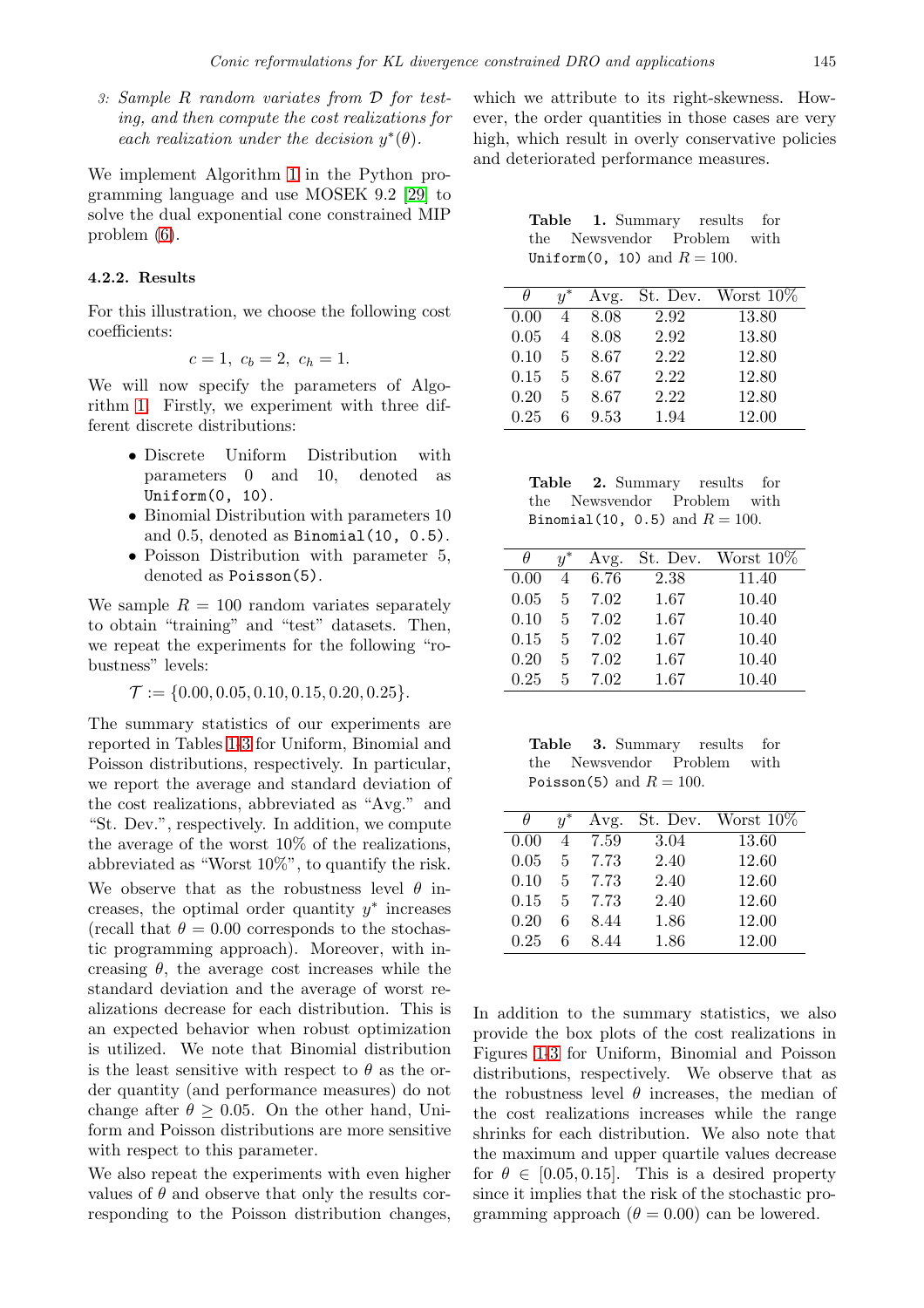

<span id="page-7-1"></span>Figure 1. Box plot of the results for the Newsvendor Problem with Uniform(0, 10) and  $R = 100$ .



Figure 2. Box plot of the results for the Newsvendor Problem with Binomial(10, 0.5) and  $R = 100$ .



<span id="page-7-2"></span>Figure 3. Box plot of the results for the Newsvendor Problem with Poisson(5) and  $R = 100$ .

As a final comparison, we formulate the DR version of the Newsvendor Problem assuming that the first and second moments are known (in our case, estimated from the training data) following [\[39\]](#page-12-4). We observe that the optimal order quantity y <sup>∗</sup> obtained from this approach turns out to be identical to the optimal order quantity obtained from the stochastic programming approach in our experimental setting.

# <span id="page-7-0"></span>5. Application to the uncapacitated facility location Problem

In this section, we analyze the KL divergence constrained DR version of the Uncapacitated Facility Location (UFL) Problem.

### 5.1. Deterministic version

We first remind the reader the deterministic version of the well-known UFL Problem. Suppose that we have m customers, each with demand  $d^i$ ,  $i \in [m]$ . The demand must be satisfied by opening new facilities. There are  $n$  potential facilities, each with a fixed cost of  $f_j, j \in [n]$ . The unit transportation cost between each customer i and facility j is given as  $t_{ij}$ ,  $i \in [m], j \in [n]$ . The objective is to minimize the total fixed cost and transportation cost.

The UFL Problem can be modeled as an integer program by defining two sets of binary decision variables. The first set of decision variables, denoted as  $y_i$ , represent the status of each facility j, and the second set of decision variables, denoted as  $x_{ij}$ , represents the assignment of a customer i to a facility  $j$ . The complete model is given as follows:

<span id="page-7-5"></span>
$$
\min \sum_{j=1}^{n} \left[ f_j y_j + \sum_{i=1}^{m} d^i t_{ij} x_{ij} \right]
$$
 (7a)

s.t. 
$$
\sum_{j=1}^{n} x_{ij} = 1
$$
  $i \in [m]$  (7b)

<span id="page-7-4"></span><span id="page-7-3"></span>
$$
x_{ij} \le y_j \qquad i \in [m]; j \in [n] \qquad (7c)
$$

$$
x_{ij} \in \{0, 1\} \qquad i \in [m]; j \in [n] \qquad (7d)
$$

<span id="page-7-8"></span>
$$
y_j \in \{0, 1\}
$$
  $i \in [m]; j \in [n].$  (7e)

Here, constraint [\(7b\)](#page-7-3) guarantees that each customer is served by exactly one facility while constraint [\(7c\)](#page-7-4) ensures that each customer is served by an open facility.

We point out two useful observations about the UFL Problem. Firstly, in any feasible solution to problem [\(7\)](#page-7-5), at least one facility must be opened. Therefore, we must have

<span id="page-7-6"></span>
$$
\sum_{j=1}^{n} y_j \ge 1. \tag{8}
$$

Secondly, given any optimal  $y^*$  vector, the optimal objective function value can be computed as

<span id="page-7-7"></span>
$$
\sum_{j=1}^{n} f_j y_j^* + \sum_{i=1}^{m} d^i \min_{j: y_j^* = 1} \{ t_{ij} \}, \tag{9}
$$

since each customer can be served by the closest open facility.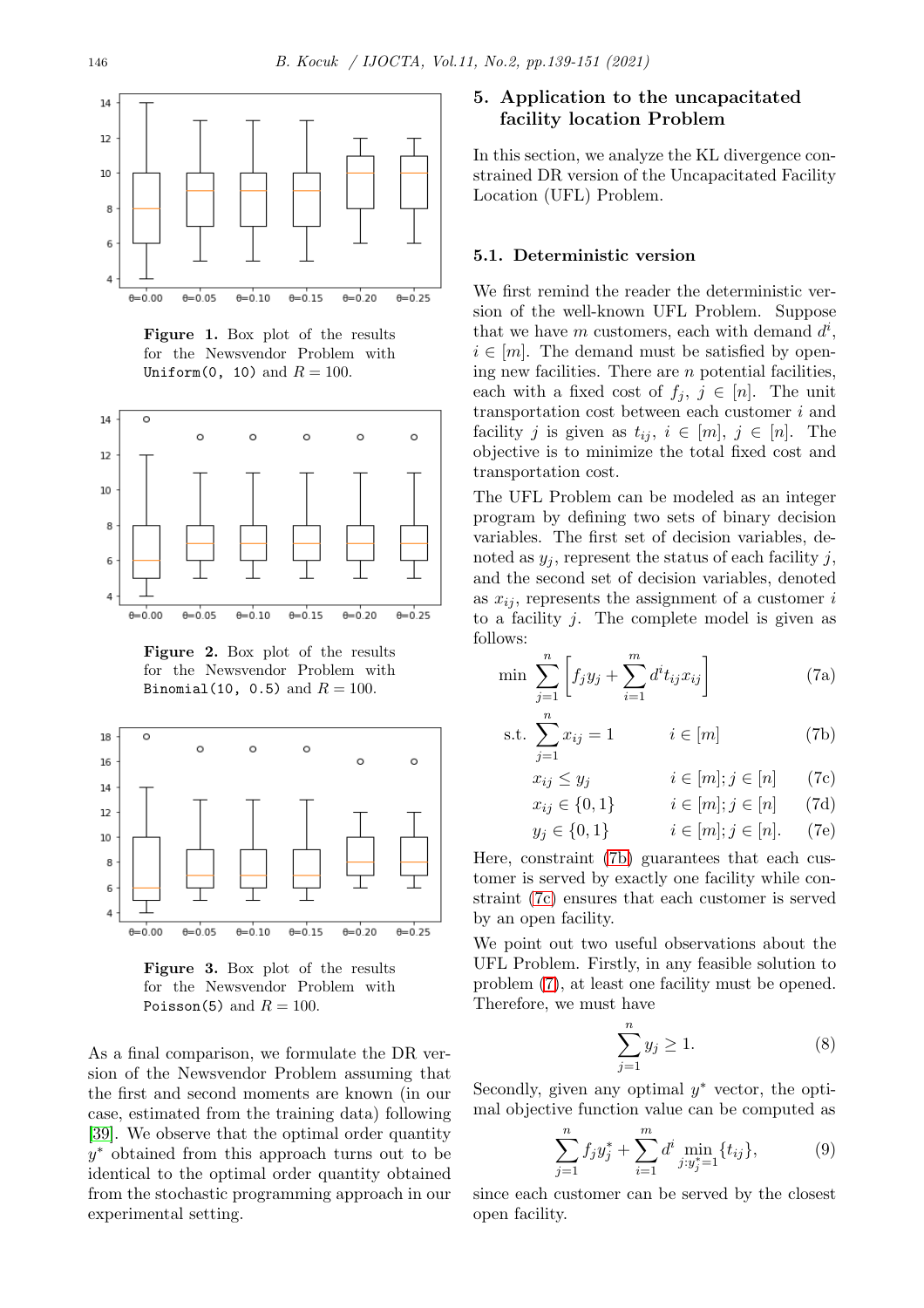#### 5.2. Distributionally robust version

Now, suppose that we replace the deterministic demand  $d^i$  with a random variable  $\xi^i$  having an empirical distribution  $q^i \in \text{ri}(\Delta^{S_i})$ , with realizations  $d_s^i$ ,  $s \in [S_i]$ . Then, the DR version of the UFL Problem can be modeled as an instance of the generic model [\(1\)](#page-4-0) with  $\mathcal{Y} := \{y \in \{0,1\}^n :$ [\(8\)](#page-7-6)} as follows: We choose functions

 $h(y) := \sum_{n=1}^{n}$ 

and

$$
H^{i}(y,\xi^{i}) := \xi^{i} \min_{j:y_{j}=1} \{t_{ij}\}, i = 1,\ldots,m,
$$

 $j=1$ 

 $f_jy_j$ 

due to [\(9\)](#page-7-7). In the remainder of this subsection, we will obtain the robust counterpart of the KL divergence constrained DR UFL Problem as a dual exponential cone constrained MIP by the help of Lemma [1.](#page-8-0)

#### 5.2.1. A lemma

The following lemma will be critical to linearize constraint [\(2c\)](#page-4-11).

<span id="page-8-0"></span>**Lemma 1.** Let  $t \in \mathbb{R}^n_+$  be a given vector and *consider the function*  $g(y) : \{0,1\}^n \to \mathbb{R}$  *defined*  $as\ g(y) := \min\{t_j : y_j = 1\}.$  Then, for any  $y \in \{0,1\}^n$  satisfying  $(8)$ , we have

<span id="page-8-1"></span>
$$
g(y) = \max_{l=1,\dots,n} \left\{ t_l - \sum_{j=1}^n y_j \max\{t_l - t_j, 0\} \right\}. (10)
$$

*Proof.* Let  $y \in \{0,1\}^n$  satisfying [\(8\)](#page-7-6) be given. We define the following nonempty sets  $T := \{j :$  $y_j = 1$  and  $T^* := \operatorname{argmin}\{t_j : j \in T\}$ . Notice that  $g(y) = t_l$  for  $l \in T^*$ . Also, let us define the quantity

$$
z_l := t_l - \sum_{j=1}^n y_j \max\{t_l - t_j, 0\}, \ l \in [n],
$$

for convenience. Notice that we have  $y_i \max\{t_l-t_i, 0\} =$ 

$$
\begin{cases}\n0 & \text{if } j \notin T \\
0 & \text{if } j \in T \text{ and } t_{il} \le t_{ij} \\
t_{il} - t_{ij} & \text{if } j \in T \text{ and } t_{il} > t_{ij}\n\end{cases}
$$

This observation helps us to rewrite  $z_l$  as

$$
z_l = t_l - \sum_{j \in T: t_l > t_j} (t_l - t_j), \ l \in [n].
$$

Now, we will look at the following cases to compute or bound  $z_l$ :

Case 1: Let  $l^* \in T^*$ . Then, we have  $z_{l^*} = t_{l^*}$ .

Case 2: Let  $l \notin T^*$ , and choose any  $j^* \in T^*$ . Then, we have

$$
z_l = t_l - (t_l - t_{j^*}) - \sum_{j \in T \setminus \{j^*\}: t_{il} > t_{ij}} (t_l - t_j)
$$
  
= 
$$
t_{j^*} - \sum_{j \in T \setminus \{j^*\}: t_{il} > t_{ij}} (t_l - t_j)
$$
  

$$
\leq t_{j^*}.
$$

This analysis indicates that

$$
\max_{l \in [n]} \left\{ t_l - \sum_{j=1}^n y_j \max\{t_l - t_j, 0\} \right\} = \max_{l \in [n]} z_l = t_{l^*},
$$

where  $l^* \in T^*$ . Hence, we conclude that equa-tion [\(10\)](#page-8-1) holds true.  $\Box$ 

An alternative proof of Lemma [1](#page-8-0) can be obtained via LP duality: First, one would write the problem  $\min\{t_j : y_j = 1\}$  as an IP by introducing additional binary variables  $x_i$ . Secondly, this IP can be relaxed as an LP due to the totally unimodular structure. Then, the extreme points of the feasible region of the dual LP can be characterized, enabling the dual LP to be solved in closed form (see dual based arguments in [\[40,](#page-12-5) [41\]](#page-12-6)).

#### 5.2.2. The final formulation

Taking into account the special structure of the UFL Problem and utilizing Lemma [1](#page-8-0) by setting  $g := H^i$  for each  $i \in [m]$ , we obtain the following dual exponential cone constrained MIP:

<span id="page-8-2"></span>
$$
\min \sum_{j=1}^{n} f_j y_j + \sum_{i=1}^{m} \left[ \alpha^i + \epsilon^i \beta^i + \sum_{s=1}^{S_i} q_s^i u_s^i \right] \tag{11a}
$$
\n
$$
\text{s.t. } \alpha^i - v_s^i \ge d_s^i (t_{il} - \sum_{j=1}^{n} y_j \max\{t_{il} - t_{ij}, 0\})
$$
\n
$$
i \in [m]; s \in [S_i]; l \in [n] \tag{11b}
$$
\n
$$
(2c) - (2e), (7e), (8).
$$

#### 5.3. Computations

#### 5.3.1. Experimental setup

We utilize Algorithm 2 to compare the effect of robustness level to KL divergence constrained DR version of the UFL Problem. This algorithm is quite similar to Algorithm 1 used for the analysis of the Newsvendor Problem.

- Algorithm 2. *Input: A probability distribution* D*, the number of samples* R*, the set of robustness levels* T *.*
	- 1: *Sample* R *random variates from* D *for each customer*  $i \in [m]$  *for training, and obtain the empirical distribution* q <sup>i</sup> *and the maximum KL* divergence  $\overline{\epsilon}(q^i)$  for each  $i \in [m]$ .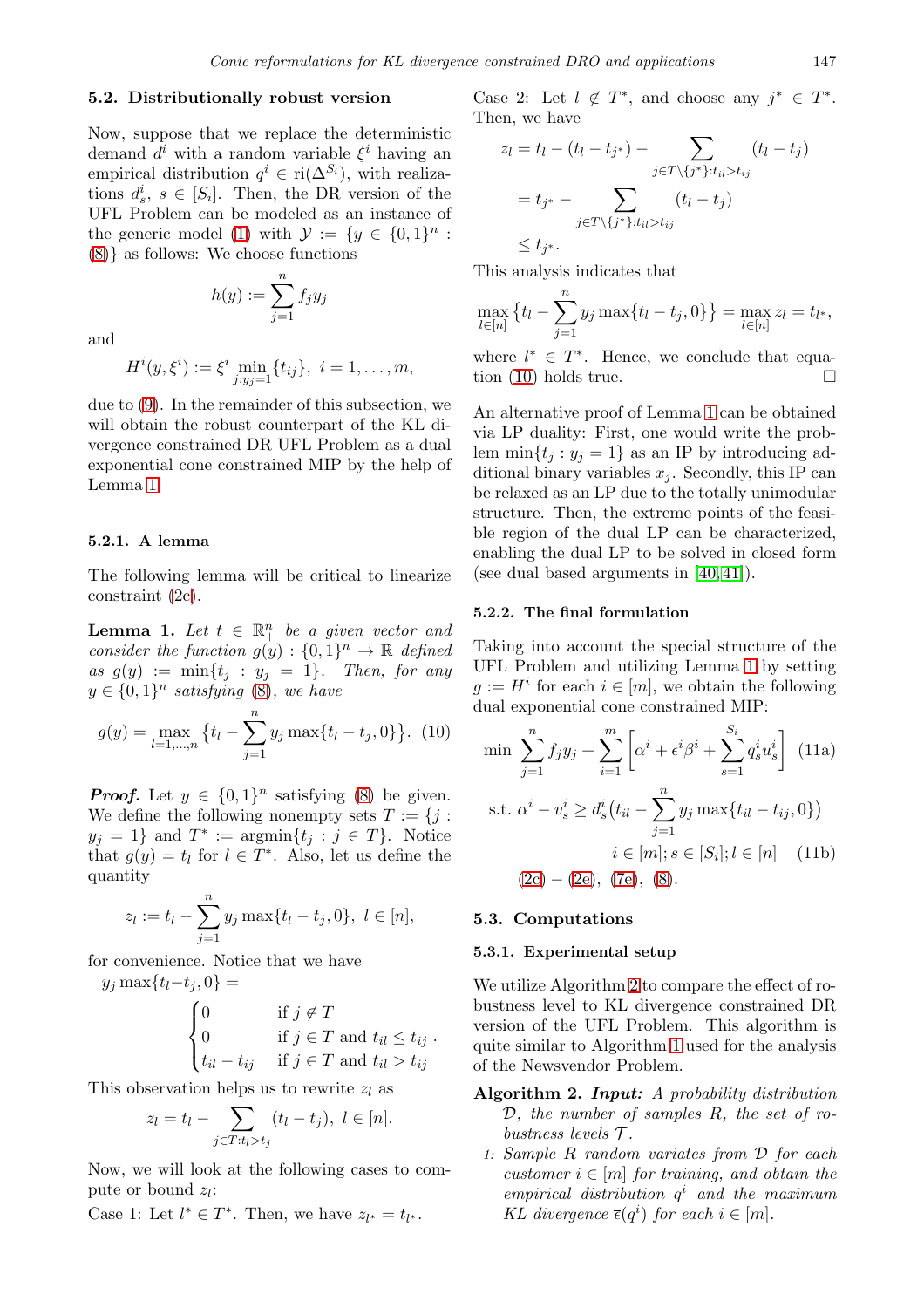- 2: Solve problem [\(11\)](#page-8-2) with  $\epsilon^i := \theta \bar{\epsilon}(q^i)$  for each  $i \in [m]$  *and*  $\theta \in \mathcal{T}$  *to obtain a decision vector*  $y^*(\theta)$ .
- 3: *Sample* R *random variates from* D *for each*  $i \in [m]$  *for testing, and then compute the cost realizations for each realization under the decision vector*  $y^*(\theta)$ *.*

#### 5.3.2. Results

For this illustration, we assume that there are 12 customers and three potential facilities located in the unit interval. Their precise locations are given as

$$
\left\{\frac{2\omega-1}{36} : \omega \in [6] \right\} \cup \left\{\frac{35-2\omega}{36} : \omega \in [6] \right\},\
$$
d

$$
\left\{\frac{2\Omega-1}{6} : \Omega \in [3]\right\},\
$$

respectively, and are shown in Figure [4.](#page-9-0)

|  | $\bullet\bullet\bullet\bullet\bullet\bullet\bullet$ |  |  |  |  |
|--|-----------------------------------------------------|--|--|--|--|
|  |                                                     |  |  |  |  |

<span id="page-9-0"></span>Figure 4. Locations of the customers (circles) and potential facilities (diamonds).

As evident from the figure, potential facilities are located evenly across the unit interval and there are two clusters of customers which are also distributed evenly in their respective regions. The fixed cost of opening facilities are given as  $f_1 = f_3 = 10$  for the two facilities in the middle of these clusters (marked by a large diamond), and  $f_2 = 5$  for the other facility (marked by a small diamond). Finally, the unit transportation cost between a facility-customer pair is assumed to be equal to the their distance from each other.

We specify the parameters of Algorithm 2 regarding the generation of random variates similar to that of Algorithm 1 as described in Section [4.2.2.](#page-6-2)

The summary statistics of our experiments are reported in Tables [4](#page-9-1)[-6](#page-9-2) for Uniform, Binomial and Poisson distributions, respectively. We first observe that the optimal solutions and the performance measures are similar for every distribution, therefore, we will summarize our observations together. Due to the choice of parameters and the locations of the facilities and customers as can be seen from Figure [4,](#page-9-0) there is a fundamental tradeoff in this instance: We can i) either open a single facility at the middle of the line segment with the lower fixed cost and serve customers via longer distances, or ii) open two facilities at the middle of two customer clusters with higher fixed cost and serve customers via shorter distances. In the stochastic programming approach ( $\theta = 0.00$ ), the first policy becomes optimal whereas in the DR approach ( $\theta \geq 0.05$ ), the second policy becomes optimal. We note that considering the ambiguity of the demand distributions increases the average cost only slightly whereas both the standard deviation and the average of the worst 10% of the realizations decrease significantly. We remind the reader that the total fixed cost of the stochastic programming approach is only 5 while the fixed cost of the DR approach is 20. This also shows that the corresponding transportation cost, which is affected by the random uncertainty, is significantly smaller in the DR approach.

<span id="page-9-1"></span>Table 4. Summary results for the UFL Problem with Uniform(0, 10) and  $R = 100$ .

| Ĥ    | $y^*$ | Avg.  |      | St. Dev. Worst $10\%$ |
|------|-------|-------|------|-----------------------|
| 0.00 | 0,1,0 | 23.11 | 3.47 | 29.19                 |
| 0.05 | 1,0,1 | 24.52 | 0.92 | 26.10                 |
| 0.10 | 1,0,1 | 24.52 | 0.92 | 26.10                 |
| 0.15 | 1,0,1 | 24.52 | 0.92 | 26.10                 |
| 0.20 | 1,0,1 | 24.52 | 0.92 | 26.10                 |
| 0.25 | 1,0,1 | 24.52 | 0.92 | 26.10                 |

Table 5. Summary results for the UFL Problem with Binomial(10, 0.5) and  $R = 100$ .

| $\theta$ | $u^*$ | Avg.  |      | St. Dev. Worst $10\%$ |
|----------|-------|-------|------|-----------------------|
| 0.00     | 0,1,0 | 24.87 | 1.88 | 28.15                 |
| 0.05     | 1,0,1 | 24.97 | 0.52 | 25.86                 |
| 0.10     | 1,0,1 | 24.97 | 0.52 | 25.86                 |
| 0.15     | 1,0,1 | 24.97 | 0.52 | 25.86                 |
| 0.20     | 1,0,1 | 24.97 | 0.52 | 25.86                 |
| 0.25     | 1,0,1 | 24.97 | 0.52 | 25.86                 |

<span id="page-9-2"></span>Table 6. Summary results for the UFL Problem with Poisson(5) and  $R = 100.$ 

| н    | $y^*$ | Avg.  |      | St. Dev. Worst 10\% |
|------|-------|-------|------|---------------------|
| 0.00 | 0,1,0 | 24.96 | 2.67 | 29.89               |
| 0.05 | 1,0,1 | 24.99 | 0.74 | 26.34               |
| 0.10 | 1,0,1 | 24.99 | 0.74 | 26.34               |
| 0.15 | 1,0,1 | 24.99 | 0.74 | 26.34               |
| 0.20 | 1,0,1 | 24.99 | 0.74 | 26.34               |
| 0.25 | 1,0,1 | 24.99 | 0.74 | 26.34               |

In addition to the summary statistics, we also provide the box plots of the cost realizations in Figures [5-](#page-10-7)[7](#page-10-8) for Uniform, Binomial and Poisson distributions, respectively. We observe that the median of the cost realizations either stays the same or increases slightly in the DR approach while the range shrinks significantly compared to the

an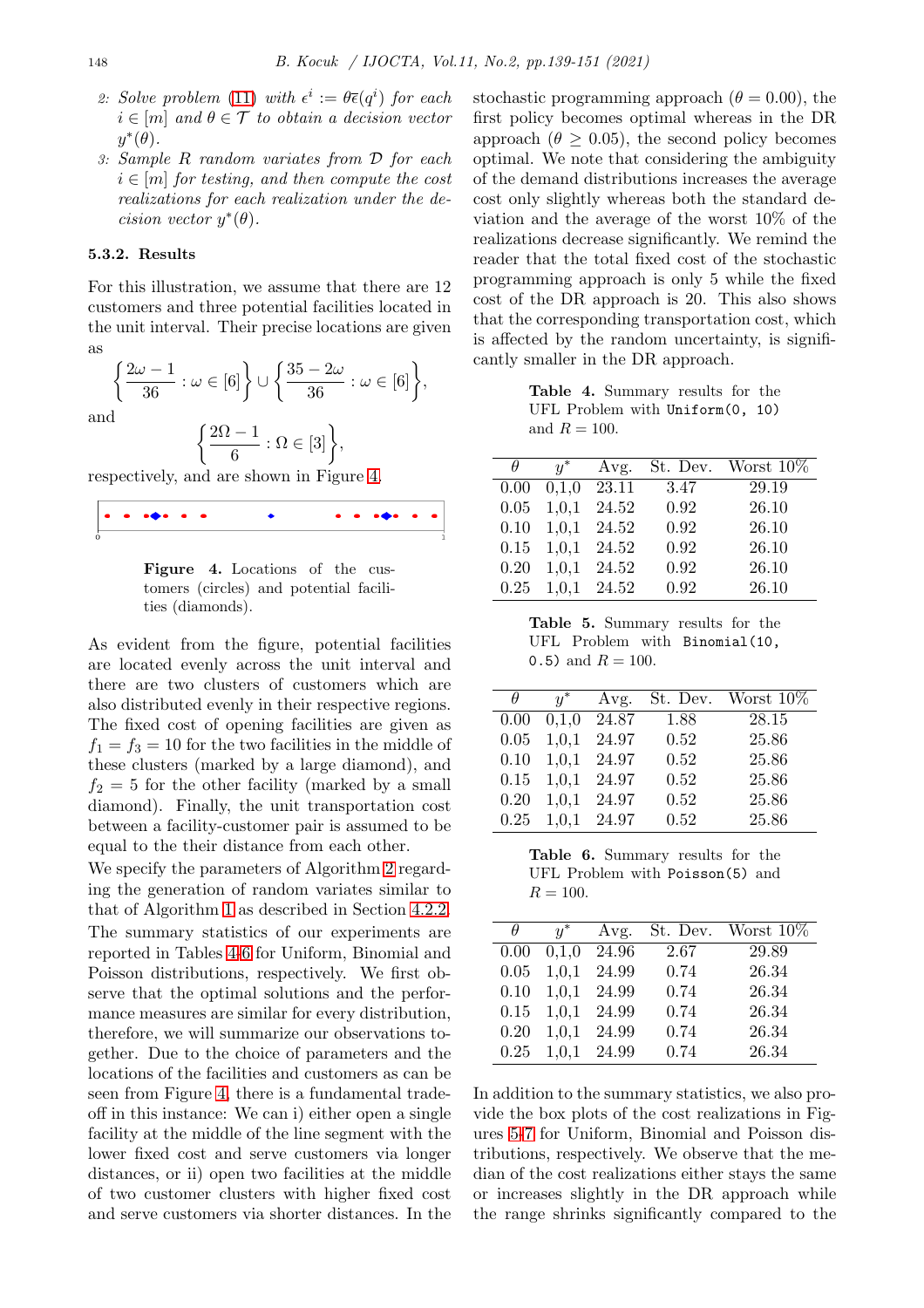stochastic programming approach for each distribution. We also note that the maximum and upper quartile values decrease considerably with the DR approach (especially for Binomial and Poisson distributions).



<span id="page-10-7"></span>Figure 5. Box plot of the results for the UFL Problem with Uniform(0, 10) and  $R = 100$ .



Figure 6. Box plot of the results for the UFL Problem with Binomial(10, 0.5) and  $R = 100$ .



<span id="page-10-8"></span>Figure 7. Box plot of the results for the UFL Problem with Poisson(5) and  $R = 100$ .

### <span id="page-10-5"></span>6. Conclusion

In this paper, we analyzed the KL divergence constrained DRO problems and proposed their dual

exponential cone constrained reformulations utilizing the exponential cone representability property of KL divergence and Conic Duality. The resulting robust counterpart can be solved by a commercial conic programming solver directly. We specialized our results to the Newsvendor and UFL Problems by providing problem specific reformulations, and conducted a computational analysis comparing the performance of the solutions obtained via DR approach and stochastic programming from different aspects. We observed that although the mean and median of the cost realizations deteriorate slightly when the DR approach is preferred; the range, standard deviation and worst case values of the cost realizations improve significantly compared to stochastic programming approach.

Some future research directions seem promising. Firstly, by utilizing the semidefinite programming approximations of the matrix logarithm [\[42\]](#page-12-7), we can try to formulate and solve KL-divergence constrained DRO problems that involve multivariate normal distributions. Secondly, we would like to test the success of the proposed method on different problems with real datasets. Lastly, we may adapt our results to the decision-dependent setting, which is a recent active research area in the DRO literature [\[35,](#page-12-0) [36,](#page-12-1) [43\]](#page-12-8).

### Acknowledgments

The author would like to thank Dr. Beste Basciftci for her comments on an earlier version of this paper.

### <span id="page-10-0"></span>References

- [1] Birge, J. R., & Louveaux, F. (2011). *Introduction to stochastic programming*. Springer Science & Business Media.
- <span id="page-10-1"></span> $[2]$  Shapiro, A., Dentcheva, D., & Ruszczyński, A. (2014). *Lectures on stochastic programming: modeling and theory*. Society for Industrial and Applied Mathematics.
- <span id="page-10-2"></span>[3] Ben-Tal, A., & Nemirovski, A. (2002). Robust optimization–methodology and applications. *Mathematical Programming*, 92(3), 453-480.
- <span id="page-10-6"></span>[4] Ben-Tal, A., El Ghaoui, L., & Nemirovski, A. (2009). *Robust optimization*. Princeton University Press.
- <span id="page-10-3"></span>[5] Bertsimas, D., Brown, D. B., & Caramanis, C. (2011). Theory and applications of robust optimization. *SIAM Review*, 53(3), 464-501.
- <span id="page-10-4"></span>[6] Popescu, I. (2007). Robust mean-covariance solutions for stochastic optimization. *Operations Research*, 55(1), 98–112.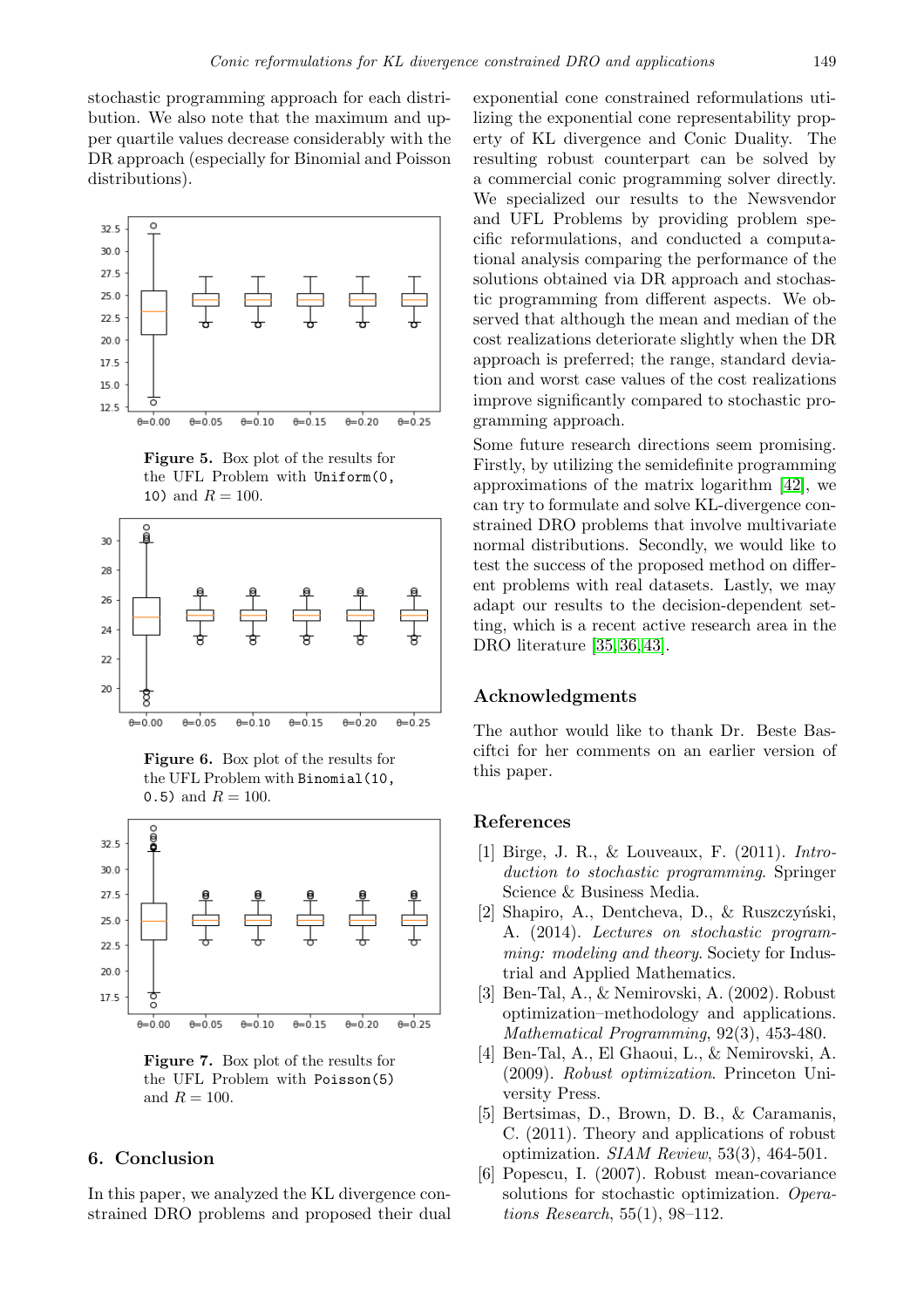- <span id="page-11-16"></span>[7] Delage, E. and Ye, Y. (2010). Distributionally robust optimization under moment uncertainty with application to data-driven problems. *Operations Research*, 58(3), 595-612.
- <span id="page-11-0"></span>[8] Wiesemann, W., Kuhn, D., & Sim, M. (2014). Distributionally robust convex optimization. *Operations Research*, 62(6), 1358-1376.
- <span id="page-11-1"></span>[9] Gao, R. & Kleywegt, A. J. (2016). Distributionally robust stochastic optimization with Wasserstein distance. *Optimization Online*.
- <span id="page-11-17"></span>[10] Mohajerin Esfahani, P. & Kuhn, D. (2018). Data-driven distributionally robust optimization using the Wasserstein metric: performance guarantees and tractable reformulations. *Mathematical Programming*, 171(1), 115-166.
- [11] Hanasusanto, G. A., & Kuhn, D. (2018). Conic programming reformulations of twostage distributionally robust linear programs over Wasserstein balls. *Operations Research*, 66(3), 849-869.
- <span id="page-11-2"></span>[12] Xie, W. (2019). On distributionally robust chance constrained programs with Wasserstein distance. *Mathematical Programming*, 1- 41.
- <span id="page-11-3"></span>[13] Ben-Tal, A., Den Hertog, D., De Waegenaere, A., Melenberg, B., & Rennen, G. (2013). Robust solutions of optimization problems affected by uncertain probabilities. *Management Science*, 59(2), 341-357.
- [14] Klabjan, D., Simchi-Levi, D., & Song, M. (2013). Robust stochastic lot-sizing by means of histograms. *Production and Operations Management*, 22(3), 691-710.
- [15] Jiang, R., & Guan, Y. (2016). Data-driven chance constrained stochastic program. *Mathematical Programming*, 158(1-2), 291-327.
- <span id="page-11-18"></span>[16] Yanıko˘glu, ˙I., den Hertog, D., & Kleijnen, J. P. (2016). Robust dual-response optimization. *IIE Transactions*, 48(3), 298-312.
- <span id="page-11-4"></span>[17] Lam, H. (2019). Recovering best statistical guarantees via the empirical divergence-based distributionally robust optimization. *Operations Research*, 67(4), 1090-1105.
- <span id="page-11-5"></span>[18] Zymler, S., Kuhn, D., & Rustem, B. (2013). Distributionally robust joint chance constraints with second-order moment information. *Mathematical Programming*, 137(1-2), 167-198.
- [19] Yanıkoğlu, I., & den Hertog, D. (2013). Safe approximations of ambiguous chance constraints using historical data. *INFORMS Journal on Computing*, 25(4), 666-681.
- <span id="page-11-19"></span>[20] Xie, W., & Ahmed, S. (2018). On deterministic reformulations of distributionally robust

joint chance constrained optimization problems. *SIAM Journal on Optimization*, 28(2), 1151-1182.

- <span id="page-11-6"></span>[21] Yanıkoğlu, I. (2019). Robust reformulations of ambiguous chance constraints with discrete probability distributions. *An International Journal of Optimization and Control: Theories & Applications*, 9(2), 236-252.
- <span id="page-11-7"></span>[22] Nesterov, Y., & Nemirovski, A. (1994). *Interior-point polynomial algorithms in convex programming*. Society for Industrial and Applied Mathematics.
- <span id="page-11-8"></span>[23] Serrano, S. A. (2015). Algorithms for unsymmetric cone optimization and an implementation for problems with the exponential cone. PhD Thesis. Stanford University.
- <span id="page-11-9"></span>[24] Dahl, J., & Andersen, E. D. (2019). A primaldual interior-point algorithm for nonsymmetric exponential-cone optimization. *Optimization Online*.
- <span id="page-11-10"></span>[25] Kullback, S., & Leibler, R. A. (1951). On information and sufficiency. *Annals of Mathematical Statistics*, 22(1), 79-86.
- <span id="page-11-11"></span>[26] Hu, Z., & Hong, L. J. (2013). Kullback-Leibler divergence constrained distributionally robust optimization. *Optimization Online*.
- <span id="page-11-12"></span>[27] Chen, Y., Guo, Q., Sun, H., Li, Z., Wu, W., & Li, Z. (2018). A distributionally robust optimization model for unit commitment based on Kullback–Leibler divergence. *IEEE Transactions on Power Systems*, 33(5), 5147-5160.
- <span id="page-11-13"></span>[28] Li, Z., Wu, W., Zhang, B., & Tai, X. (2018). Kullback–Leibler divergence-based distributionally robust optimisation model for heat pump day-ahead operational schedule to improve PV integration. *IET Generation, Transmission & Distribution*, 12(13), 3136- 3144.
- <span id="page-11-14"></span>[29] MOSEK ApS. (2020). MOSEK optimizer API for Python.
- <span id="page-11-15"></span>[30] Hanasusanto, G. A., Kuhn, D., Wallace, S. W., & Zymler, S. (2015). Distributionally robust multi-item newsvendor problems with multimodal demand distributions. *Mathematical Programming*, 152(1-2), 1-32.
- [31] Natarajan, K., Sim, M., & Uichanco, J. (2018). Asymmetry and ambiguity in newsvendor models. *Management Science*, 64(7), 3146-3167.
- [32] Lee, S., Kim, H., & Moon, I. (2020). A data-driven distributionally robust newsvendor model with a Wasserstein ambiguity set. *Journal of the Operational Research Society*, 1-19.